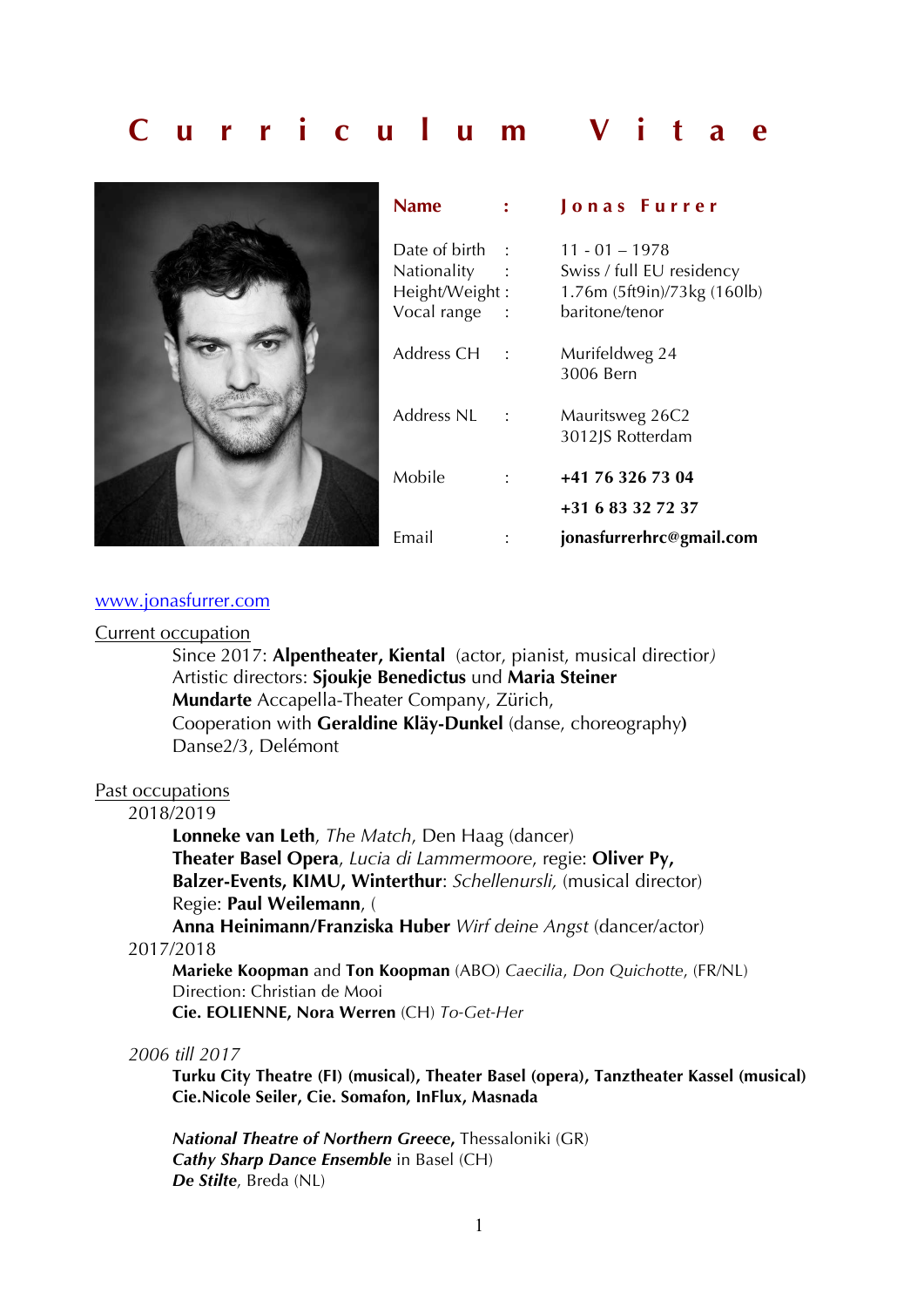Choreographers : Cathy Sharp, Andonis Foniadakis, Reija Wäre, Jochen Heckmann, Cyril Griset, Thomas Wilhelm, Giannis Bagourdis, Jack Timmermans, Felix Cuadros Nathalie Weir, Karine Jost, Brigitta Schrepfer, Manuela Bernasconi**,** Yves Thuis, Wiktoria Czakon, Jenia Kasatkina, Dimitris Kyanidis, Stephanie Boll, Lillian Stillwell, Lucia Baumgartner, Elena Morena Weber, Mirjam Suter

Directors : Christian de Mooi, Christof Loy, Tom Ryser, Fabian Chiquet, Paul Weilmann, Oliver Py

## Choreographic work

#### 2007 - 2012

*CATCH – our breath,* (2012) first independent production of own company, in collaboration with *Jenia Kasatkina, Orlando Mardenborough* and *Chris Havner Defragmentation, (2011)* Duet *Everything and more* (2011), Creation for DWP Breda, for 5 dancers, in collaboration

with Jenia Kasatkina

**Paper Manitou**, for 8 dancers (2009)

*XY (2008/2009)* in collaboration with **Jack Timmermans**, **Wiktoria Czakon** and **Giaccomo Della Marina** *In the Name Of* (2008) for 10 dancers,

*Heidenröslein* (2007/2008) made for six dancers

## Music composition/direction works for Choreography

2004 - 2006

Composition for *De Kamer van de Twee Gezusters* (2006) choreography by *Lonneke van Leth*, Den Haag (Duet, app. 45min) Composition for *Facettes* (2004) choreopraphy by *Janyce Michellod,* Rotterdam (7 dancers, app. 35 min)

## Professional Education

2002 - 2006

**BA in Dance Performance, Codarts** Rotterdam ( NL )

1999 - 2002

**BA in Performing Arts (Music**) piano/singing and composition, Liverpool Institute for Performing Arts LIPA ( UK )

## Workshops

- 2014 Workshop in *Gaga technique* and *Repertoire Batsheva Company* (Ohad Naharin) with Ron Amit ( IS )
- 2014 Workshop in *improvisation* with Loïc Perela ( FR )
- 2014 Workshop *vocal/performative percussion* with Marco Belcastro ( I ) and Luca Congedo ( I )
- 2013 Workshop in *Gaga technique* with Manuela Bernasconi ( I/CH ) Ticino Switzerland
- 2013 Workshop in *Percussion* with Mario Cubillas ( COL )
- 2013 Intensive workshop in *Neutral Mask* with Heriberto Montalban, (LISPA) ( UK )